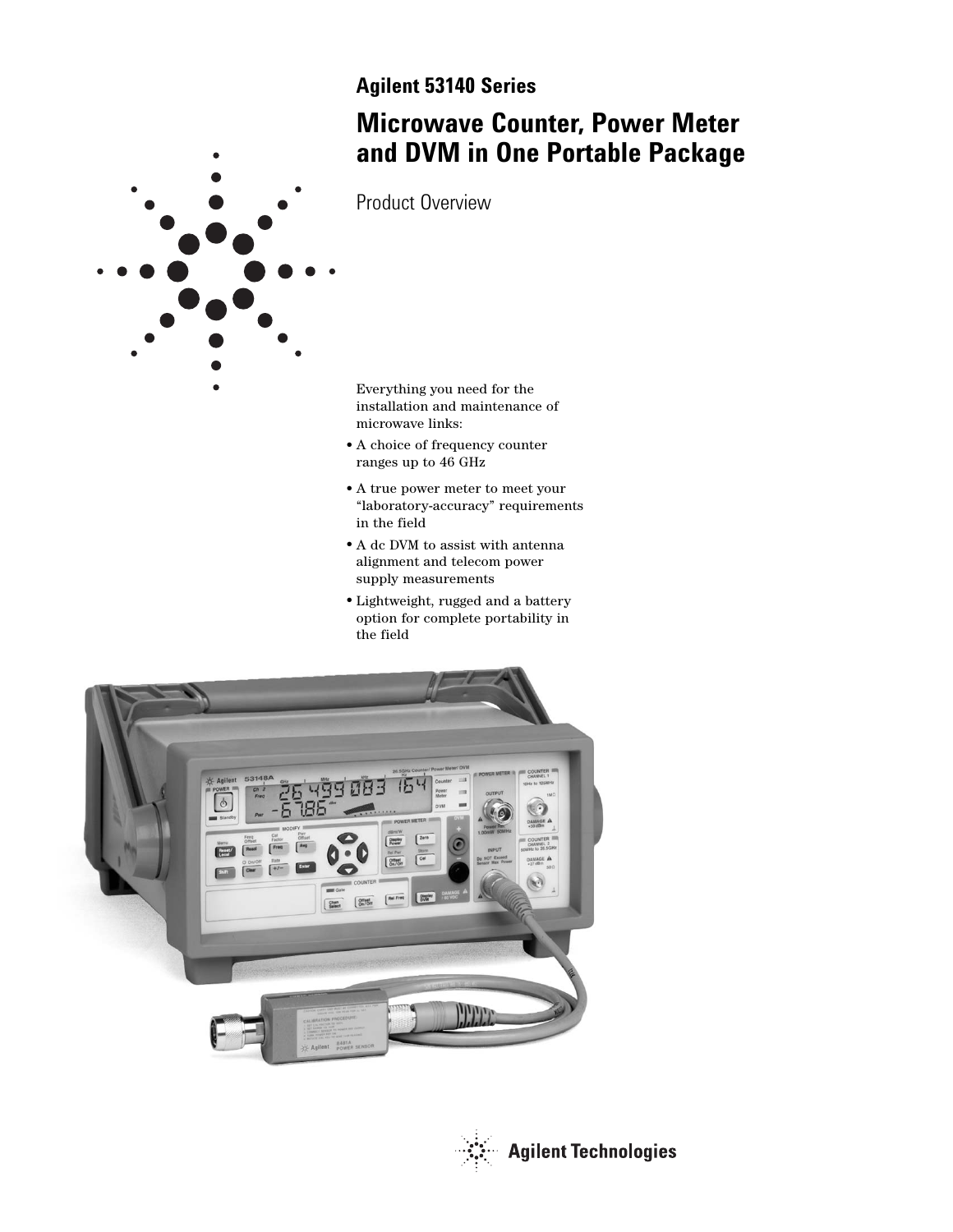*Working together, we can anticipate and apply—the latest advances in electronic technology, accelerating your progress toward new successes.* 

### **Simplify Installation and Maintenance of Point-to-Point Microwave Links**

Whether you are installing or maintaining cell-site to base-station links, business-to-business communication links, digital radio links (along railroads, pipelines or power lines) or even satellite ground stations, installing and maintaining microwave links typically requires three pieces of equipment. These are a CW microwave counter, a true power meter and a dc DVM.

The 53140 series reduces the weight, volume and hassle of carrying multiple pieces of equipment in the field by combining these three instruments into one. Its rubber bumpers make it rugged and ready to withstand the elements. A soft carrying case option makes transit to the field easy and has a pouch for accessory storage. You will not have to worry about ac power availability at the site with the 53140 series' battery option. Plus its LCD display with a switchable backlite saves on battery life.

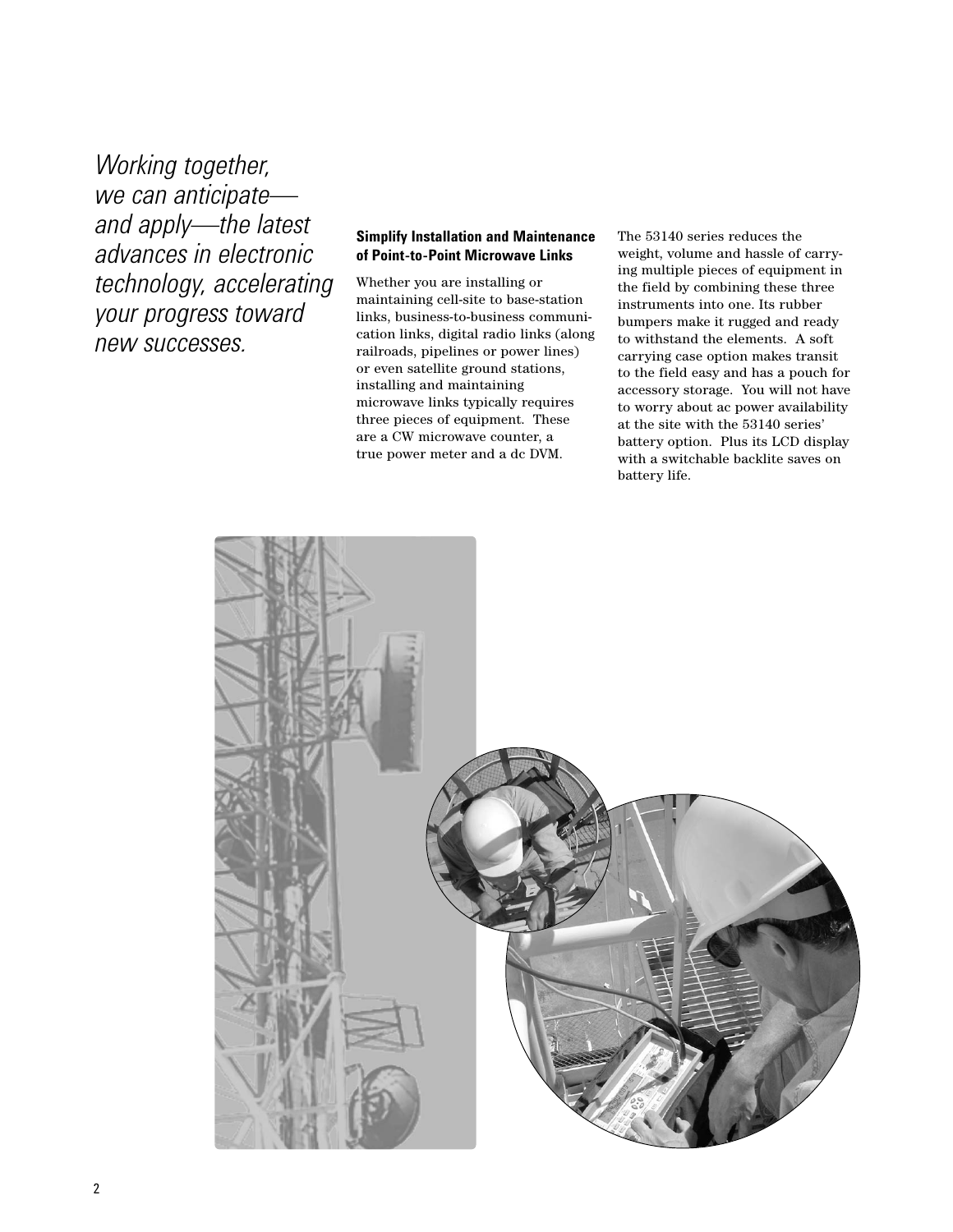## **The 53140 Series Measurement Suite**

## **Save ATE Rack Space and Budget Dollars by Combining Three Instruments into One**

For measurements used in microwave component and assembly testing, the compact, three-in-one 53140 series reduces the need for expensive ATE rack space. The 53140 series comes ATE-ready with both GPIB and RS-232 SCPI programmable interfaces. A rack mount kit is optional.

#### **CW Microwave Counter up to 46 GHz**

Choose the frequency range you need. The 53140 series has three ranges; 20 GHz, 26.5 GHz and 46 GHz. The ultra-wideband microwave input covers from 50 MHz up to the maximum frequency. This reduces the need for channel switching. You don't have to wait for resolution that is not needed as the resolution



*Is the convenience of measuring frequency and power with a single input more important to you than power measurement accuracy? Then the 53150 series of CW Microwave Counters may be for you.*

For more information, visit our website at: www.tm.agilent.com/find/53150 is selectable from 1 Hz to 1 MHz. For better measurement accuracy over time and temperature, an optional oven timebase is available.

## **True Power Meter with a Wide Selection of Sensors**

The 53140 series true power meter provides laboratory instrument accuracy in a rugged, field-ready package. Obtain 0.01 dB resolution and 0.02 dB basic instrument accuracy where you need it most—on site. The graphical peaking meter allows you to make fast and easy power adjustments. For more flexibility, a wide range of power sensors is available (Agilent 8480 series) with a power range from -70 dBm to +44 dBm.

## **DC DVM for AGC and Power Supply Measurements**

A ±50 Vdc DVM monitors the microwave receiver's AGC circuitry for assistance during antenna alignment. The DVM can also check the -48 Vdc power supplies typically found at telecom sites.

## **Advanced Instrument Features that Help Make the Job Easier**

The Agilent 53140 series has the features you expect in a precision laboratory instrument. Relative readings for both frequency and power measurements show deviations from nominal values. Offset reading allows indirect measurement of either final frequency or power values or both. Averaging smooths out rapidly changing measurement displays for ease of viewing.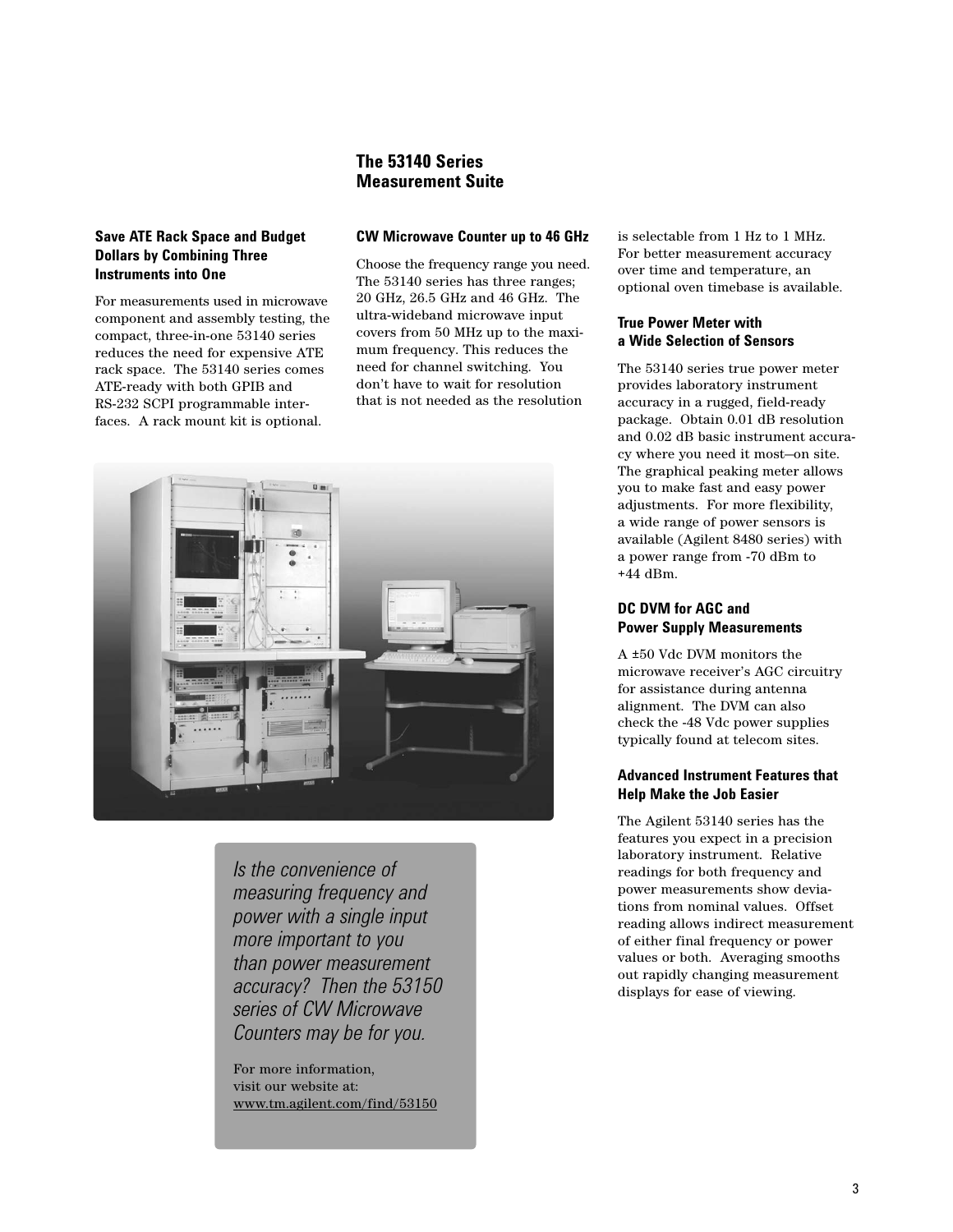# **Specifications and Characteristics**

All specifications are over full signal and temperature ranges unless otherwise noted. All specifications are warranted. Those items labeled "typical" or "nominal" are characteristics and are not warranted.

|                                                  | 53147A                         | 53148A                         | 53149A                         |
|--------------------------------------------------|--------------------------------|--------------------------------|--------------------------------|
| <b>Frequency range</b>                           |                                |                                |                                |
| Channel 1                                        |                                |                                |                                |
| Normal mode                                      | 10 Hz to 125 MHz               | 10 Hz to 125 MHz               | 10 Hz to 125 MHz               |
| Low pass filter<br>enabled                       | 10 Hz to 50 kHz                | 10 Hz to 50 kHz                | 10 Hz to 50 kHz                |
| Channel 2                                        | 50 MHz to 20 GHz               | 50 MHz to 26.5 GHz             | 50 MHz to 46 GHz               |
| <b>Sensitivity</b>                               |                                |                                |                                |
| Channel 1                                        |                                |                                |                                |
| $10-30$ Hz                                       | $40 \text{ mV}_{\text{rms}}$   | $40 \text{ mV}_{\text{rms}}$   | $40 \text{ mV}_{\text{rms}}$   |
| 30 Hz-125 MHz                                    | $25 \text{ mV}$ <sub>rms</sub> | $25 \text{ mV}$ <sub>rms</sub> | $25 \text{ mV}$ <sub>rms</sub> |
| Channel 2                                        |                                |                                |                                |
| 50-300 MHz                                       | -20 dBm                        | -20 dBm                        | -20 dBm                        |
| $0.3 - 12.4$ GHz                                 | $-33$ dBm                      | $-33$ dBm                      | $-33$ dBm                      |
| 12.4-18 GHz                                      | $-33$ dBm                      | -33 dBm                        | -30 dBm                        |
| 18-20 GHz                                        | -29 dBm                        | -29 dBm                        | -27 dBm                        |
| 20-26.5 GHz                                      | N/A                            | $-25$ dBm                      | -27 dBm                        |
|                                                  | N/A                            |                                |                                |
| 26.5-40 GHz<br>40-46 GHz                         |                                | N/A                            | $-23$ dBm<br>-17 dBm           |
|                                                  | N/A                            | N/A                            |                                |
| <b>Maximum input</b>                             |                                |                                |                                |
| Channel 1                                        | $2V_{rms}$                     | $2 V_{rms}$                    | $2V_{rms}$                     |
| <b>Channel 2</b>                                 |                                |                                |                                |
| 50 MHz to 2 GHz                                  | +5 dBm                         | +5 dBm                         | +5 dBm                         |
| 2-46 GHz                                         | $+13$ dBm                      | $+13$ dBm                      | $+13$ dBm                      |
| <b>Damage level</b>                              |                                |                                |                                |
| Channel 1                                        | 120 V (dc + ac pk)             | 120 V (dc + ac pk)             | 120 V (dc + ac pk)             |
|                                                  | linearly derated to            | linearly derated to            | linearly derated to            |
|                                                  | 5 V <sub>rms</sub> at 125 MHz  | 5 V <sub>rms</sub> at 125 MHz  | 5 V <sub>rms</sub> at 125 MHz  |
| Channel 2                                        | $+27$ dBm                      | $+27$ dBm                      | $+27$ dBm                      |
| Impedance (nominal)                              |                                |                                |                                |
| Channel 1                                        | $1 M\Omega/60 pF$              | $1 M\Omega/60 pF$              | $1 M\Omega/60 pF$              |
|                                                  |                                |                                |                                |
| Channel 2                                        | 50 Ω                           | $50\,\Omega$                   | 50 Ω                           |
| <b>Connector</b>                                 |                                |                                |                                |
| Channel 1                                        | <b>BNC</b> female              | <b>BNC</b> female              | <b>BNC</b> female              |
| Channel 2                                        | SMA/APC-3.5                    | SMA/APC-3.5                    | 2.92 mm removable,             |
|                                                  | compatible female              | compatible female              | SMA/APC-3.5                    |
|                                                  |                                |                                | compatible female              |
| <b>SWR</b> (typical)                             |                                |                                |                                |
| Channel 2                                        |                                |                                |                                |
| 50-300 MHz                                       | 1.5:1                          | 1.5:1                          | 1.5:1                          |
| $0.3 - 10$ GHz                                   | 2.0:1                          | 2.0:1                          | 2.0:1                          |
| 10-20 GHz                                        | 3.0:1                          | 3.0:1                          | 3.0:1                          |
| 20-26.5 GHz                                      | N/A                            | 3.0:1                          | 2.5:1                          |
| 26.5-46 GHz                                      | N/A                            | N/A                            | 2.5:1                          |
| Coupling                                         |                                |                                |                                |
| Channel 1                                        | ac                             | ac                             | ac                             |
| Channel 2                                        | ac                             | ac                             | ac                             |
| <b>Emissions</b> (typical)<br>("kickback noise") |                                |                                |                                |
| Channel 1                                        | N/A                            | N/A                            | N/A                            |
| Channel 2                                        | -40 dBm/<-70 dBm               | -40 dBm/<-70 dBm               | -40 dBm/<-70 dBm               |
| (measuring/no input)                             |                                |                                |                                |

**Counter Specifications**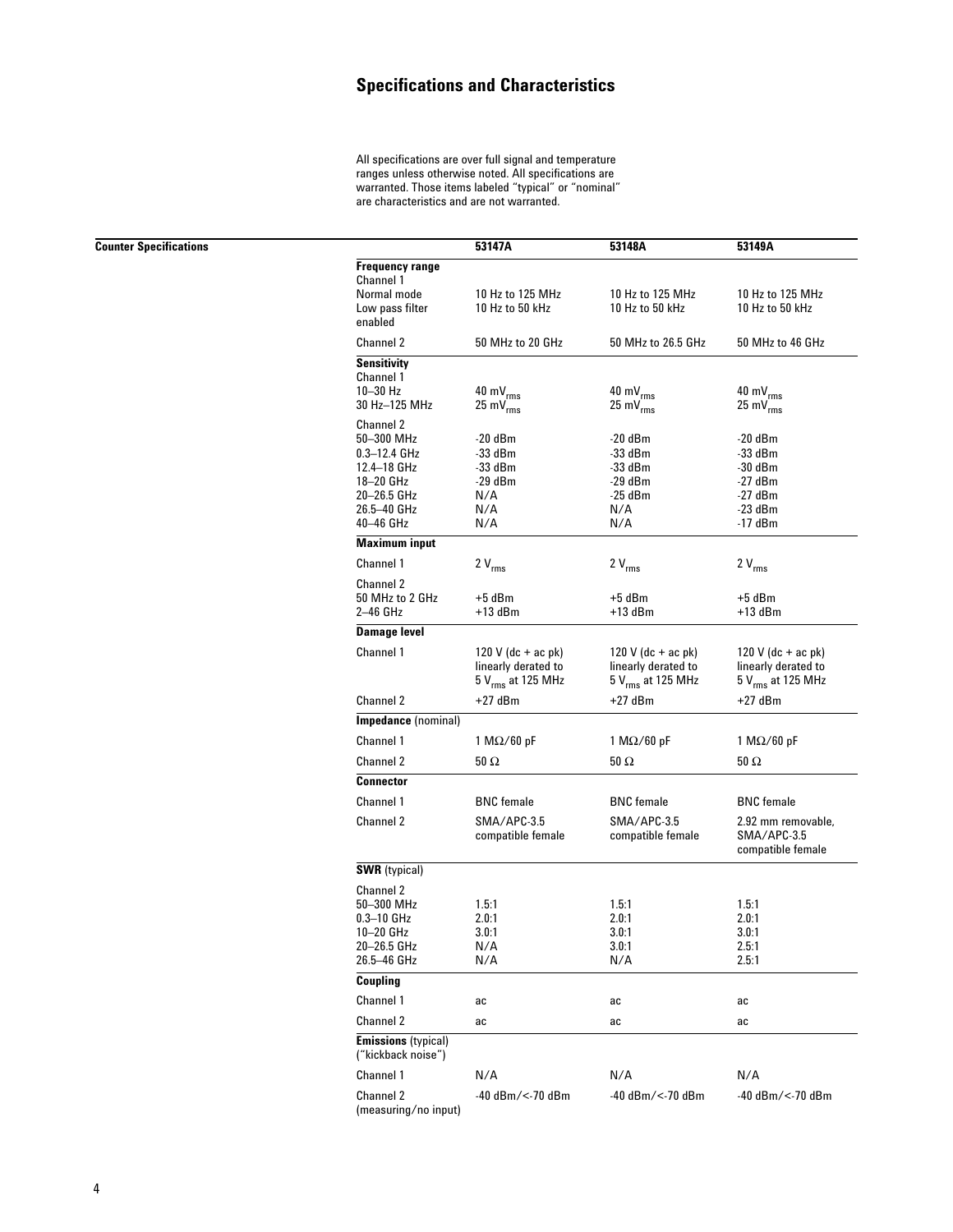#### **Counter Specifications** Continued

|                                                                         | 53147A                                                                                                                                                                                                                        | 53148A                                                                                                                                                                                                                        | 53149A                                                                                                                                                                                                                          |
|-------------------------------------------------------------------------|-------------------------------------------------------------------------------------------------------------------------------------------------------------------------------------------------------------------------------|-------------------------------------------------------------------------------------------------------------------------------------------------------------------------------------------------------------------------------|---------------------------------------------------------------------------------------------------------------------------------------------------------------------------------------------------------------------------------|
| <b>Resolution selection</b><br>(Channel 1 and 2)                        | 1 Hz to 1 MHz                                                                                                                                                                                                                 | 1 Hz to 1 MHz                                                                                                                                                                                                                 | 1 Hz to 1 MHz                                                                                                                                                                                                                   |
| Accuracy<br>(Channel 1 and 2,<br>$LSD = Resolution$<br>selected)        | $±1$ LSD<br>±residual stability<br>± (timebase error x<br>frequency)                                                                                                                                                          | $±1$ LSD<br>±residual stability<br>± (timebase error x<br>frequency)                                                                                                                                                          | $±1$ LSD<br>±residual stability<br>± (timebase error x<br>frequency)                                                                                                                                                            |
| <b>Residual stability</b><br>(Counter and source tied to same timebase) |                                                                                                                                                                                                                               |                                                                                                                                                                                                                               |                                                                                                                                                                                                                                 |
| Channel 1                                                               | N/A                                                                                                                                                                                                                           | N/A                                                                                                                                                                                                                           | N/A                                                                                                                                                                                                                             |
| Channel 2                                                               | 0.6 LSD rms                                                                                                                                                                                                                   | 0.8 LSD rms                                                                                                                                                                                                                   | 1.25 LSD rms                                                                                                                                                                                                                    |
| <b>Measurement time (typical)</b>                                       |                                                                                                                                                                                                                               |                                                                                                                                                                                                                               |                                                                                                                                                                                                                                 |
| Channel 1                                                               | $1/$ Resolution $+30$ ms                                                                                                                                                                                                      | $1/$ Resolution + 30 ms                                                                                                                                                                                                       | $1/$ Resolution + 30 ms                                                                                                                                                                                                         |
| Channel 2                                                               | $1/$ Resolution +<br>Acquisition time +<br>30 <sub>ms</sub>                                                                                                                                                                   | $1/$ Resolution +<br>Acquisition time +<br>30 <sub>ms</sub>                                                                                                                                                                   | $1/$ Resolution +<br>Acquisition time +<br>30 <sub>ms</sub>                                                                                                                                                                     |
| <b>Acquisition time (typical)</b><br>(1 MHz FM rate, power meter off)   |                                                                                                                                                                                                                               |                                                                                                                                                                                                                               |                                                                                                                                                                                                                                 |
| Channel 1                                                               | N/A                                                                                                                                                                                                                           | N/A                                                                                                                                                                                                                           | N/A                                                                                                                                                                                                                             |
| Channel 2<br>(FM Auto/FM Off)                                           | $150 \text{ ms} / 125 \text{ ms}$                                                                                                                                                                                             | 150 ms/125 ms                                                                                                                                                                                                                 | 165 ms/140 ms                                                                                                                                                                                                                   |
| <b>FM</b> tolerance                                                     |                                                                                                                                                                                                                               |                                                                                                                                                                                                                               |                                                                                                                                                                                                                                 |
| Channel 1                                                               | N/A                                                                                                                                                                                                                           | N/A                                                                                                                                                                                                                           | N/A                                                                                                                                                                                                                             |
| <b>Channel 2 FM Auto</b>                                                | 20 MHz p-p max<br>at 10 MHz rate                                                                                                                                                                                              | 20 MHz p-p max<br>at 10 MHz rate                                                                                                                                                                                              | 20 MHz p-p max<br>to 26.5 GHz, 12 MHz p-p<br>max above 26.5 GHz<br>at 10 MHz rate                                                                                                                                               |
| Channel 2 FM Off                                                        | 1 MHz p-p at<br>10 MHz rate                                                                                                                                                                                                   | 1 MHz p-p at<br>10 MHz rate                                                                                                                                                                                                   | 1 MHz p-p at<br>10 MHz rate                                                                                                                                                                                                     |
| <b>AM</b> tolerance<br>(Channel 1 and 2)                                | Any index provided<br>minimum signal level<br>is not less than<br>sensitivity                                                                                                                                                 | Any index provided<br>minimum signal level<br>is not less than<br>sensitivity                                                                                                                                                 | Any index provided<br>minimum signal level<br>is not less than<br>sensitivity                                                                                                                                                   |
| <b>Amplitude discrimination</b>                                         |                                                                                                                                                                                                                               |                                                                                                                                                                                                                               |                                                                                                                                                                                                                                 |
| Channel 1                                                               | N/A                                                                                                                                                                                                                           | N/A                                                                                                                                                                                                                           | N/A                                                                                                                                                                                                                             |
| Channel 2 < 300 MHz                                                     | N/A                                                                                                                                                                                                                           | N/A                                                                                                                                                                                                                           | N/A                                                                                                                                                                                                                             |
| Channel 2 > 300 MHz                                                     | Automatically measures<br>the largest signal present<br>provided signal is >10 dB<br>(typical) above any signal<br>separated by less than<br>75 MHz; >20 dB (typical)<br>above any signal<br>separated by more<br>than 75 MHz | Automatically measures<br>the largest signal present<br>provided signal is >10 dB<br>(typical) above any signal<br>separated by less than<br>75 MHz; >20 dB (typical)<br>above any signal<br>separated by more<br>than 75 MHz | Automatically measures<br>the largest signal present<br>provided signal is $>10$ dB<br>(typical) above any signal<br>separated by less than<br>75 MHz; >20 dB (typical)<br>above any signal<br>separated by more<br>than 75 MHz |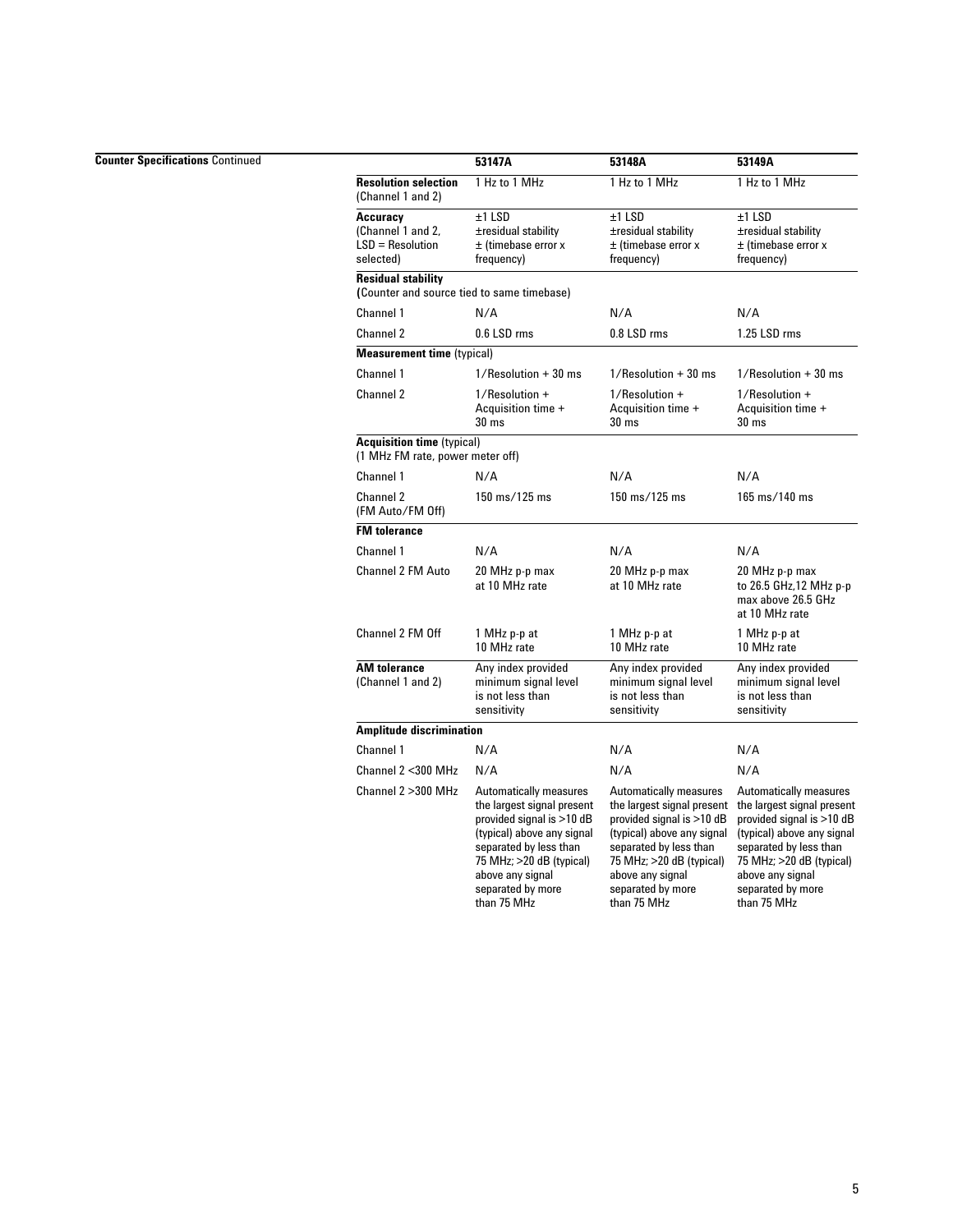**Power Meter Specifications**

| Timebase                                                                         |                                               |                                                                                                        |                                                                     |                             |
|----------------------------------------------------------------------------------|-----------------------------------------------|--------------------------------------------------------------------------------------------------------|---------------------------------------------------------------------|-----------------------------|
| <b>Frequency</b><br>Output<br><b>External timebase input</b><br><b>Connector</b> |                                               | 10 MHz                                                                                                 |                                                                     |                             |
|                                                                                  |                                               | 10 MHz sine wave, 1 Vrms into $50\Omega$                                                               |                                                                     |                             |
|                                                                                  |                                               | $1.2.5.10$ MHz:<br>1 to 5 Vrms into $50\Omega$<br>BNC female located on rear panel                     |                                                                     |                             |
|                                                                                  |                                               |                                                                                                        |                                                                     | Internal timebase stability |
|                                                                                  |                                               | <b>TCXO</b> (standard)                                                                                 | Oven (Option 001)                                                   |                             |
|                                                                                  | Aging rate per day<br>Aging rate per month    | N/A<br>$<$ 1 x 10 <sup>-7</sup>                                                                        | ${<}5 \times 10^{-10}$<br>$<$ 1.5 x 10 <sup>-8</sup>                |                             |
|                                                                                  | Short term<br>(1 sec. average time)           | $1 \times 10^{-9}$                                                                                     | $2 \times 10^{-10}$                                                 |                             |
|                                                                                  | Line variation $(\pm 10\%)$                   | $<$ 1 x 10 <sup>-7</sup>                                                                               | $<$ 1 x 10 <sup>-10</sup>                                           |                             |
|                                                                                  | Warm-up                                       | N/A                                                                                                    | $<$ 1 x 10 <sup>-8</sup><br>within 5 min. after<br>turn-on at 25° C |                             |
|                                                                                  | Temperature stability<br>$(0 - 55^{\circ} C)$ | $<$ 1 x 10 <sup>-6</sup>                                                                               | $< 1 \times 10^{-8}$                                                |                             |
| <b>Frequency range</b>                                                           |                                               | 100 kHz to 50 GHz, sensor dependent.                                                                   |                                                                     |                             |
| Power range                                                                      |                                               | -70 to +44 dBm, sensor dependent.                                                                      |                                                                     |                             |
| <b>Power sensors supported</b>                                                   |                                               | 8480 series (see table on page 8)                                                                      |                                                                     |                             |
| <b>Resolution</b>                                                                |                                               | 0.01 dB in log mode, 0.1% of full<br>scale in linear mode.                                             |                                                                     |                             |
| <b>Display units</b>                                                             |                                               |                                                                                                        |                                                                     |                             |
| Absolute                                                                         |                                               | dBm or Watts                                                                                           |                                                                     |                             |
| Relative                                                                         |                                               | dB or %                                                                                                |                                                                     |                             |
| Accuracy                                                                         |                                               |                                                                                                        |                                                                     |                             |
| Instrumentation                                                                  |                                               | $\pm 0.02$ dB or $\pm 0.5$ %. Add power sensor linearity<br>specification for overall system accuracy. |                                                                     |                             |
|                                                                                  | Zero set (digital setting capability of zero) | Sensor dependent (see table on page 8).                                                                |                                                                     |                             |
| <b>Power reference</b>                                                           |                                               |                                                                                                        |                                                                     |                             |
| Power output                                                                     |                                               | 1.00 mW. Factory set to $\pm$ 0.7%, traceable to NIST.                                                 |                                                                     |                             |
| Accuracy                                                                         |                                               | $\pm$ 1.2% worst case ( $\pm$ 0.9 RSS) for one year.                                                   |                                                                     |                             |
| Frequency                                                                        |                                               | 50 MHz (nominal)                                                                                       |                                                                     |                             |
| Connector                                                                        |                                               | N(f)                                                                                                   |                                                                     |                             |
| <b>Function</b>                                                                  |                                               | DC volts                                                                                               |                                                                     |                             |
| Range                                                                            |                                               | $±50$ Vdc                                                                                              |                                                                     |                             |
| <b>Resolution</b>                                                                |                                               | $2 \text{ mV}$                                                                                         |                                                                     |                             |
| Accuracy                                                                         |                                               | $\pm 0.25\%$ of reading $\pm 10$ mV                                                                    |                                                                     |                             |
| <b>Damage level</b>                                                              |                                               | $\pm 60$ Vdc                                                                                           |                                                                     |                             |
| Input resistance                                                                 |                                               | $0.5 \text{ M}\Omega$ (nominal)                                                                        |                                                                     |                             |

**Connector** 4 mm banana sockets

**Display Display Replaces frequency display when DVM activated** 

**DVM Specifications**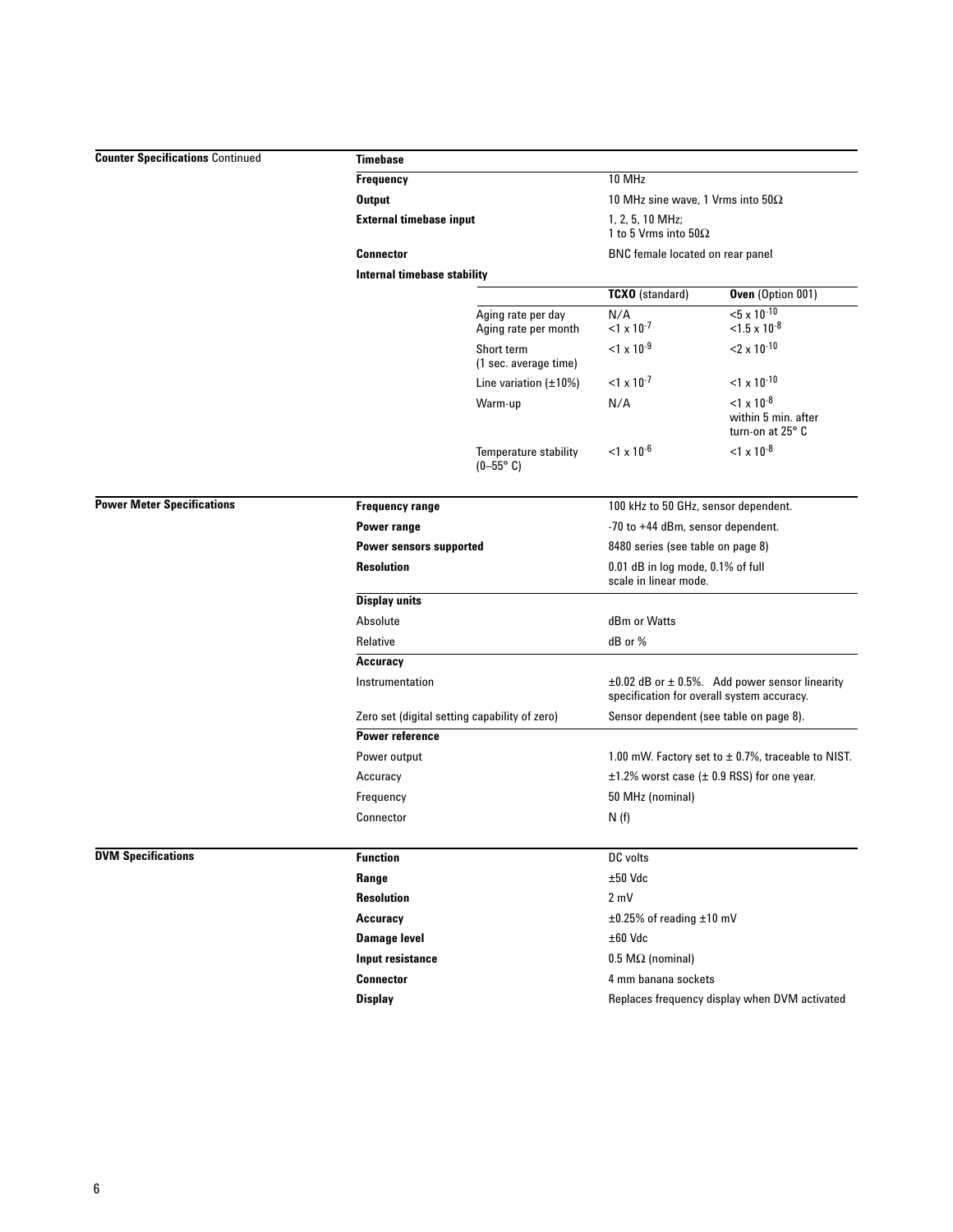## **General Information**

| Save and recall                                     | Up to 9 complete instrument setups may be saved<br>and later recalled. These setups are retained when<br>power is removed.                                                        |
|-----------------------------------------------------|-----------------------------------------------------------------------------------------------------------------------------------------------------------------------------------|
| Sample rate                                         | User-selectable fast (nominally 20 ms between<br>readings), medium (nominally 250 ms between<br>readings), slow (nominally 1 s between readings)<br>and hold.                     |
| <b>Counter gate time</b>                            | 1/Resolution selected.                                                                                                                                                            |
| <b>Math functions</b>                               |                                                                                                                                                                                   |
| Offset (relative/fixed)                             | Last reading and/or entered offset to reading for<br>either power or frequency                                                                                                    |
| Averaging                                           | 1 to 99 measurement running average                                                                                                                                               |
| <b>Display</b>                                      | Backlit LCD. Backlight can be turned on or<br>off via front panel control.                                                                                                        |
| Sleep mode (Option 002 only)                        | Backlight automatically shuts off if no input signal<br>and power sensor present, and no keys pressed,<br>for 5 minutes (nominal).                                                |
| <b>Self test</b>                                    | Count and power meter circuitry and internal<br>memory automatically tested at startup, via menu<br>selection, or remotely. Error messages displayed to<br>indicate failed tests. |
| Programming                                         |                                                                                                                                                                                   |
| Interface                                           | GPIB (IEEE-488.1-1987, IEEE 488.2-1987) and<br><b>RS-232</b>                                                                                                                      |
| Language                                            | SCPI-1992.0 (Standard Commands for<br>Programmable Instruments)                                                                                                                   |
| RS-232 Rates                                        | User selectable 2400 to 19200 baud                                                                                                                                                |
| <b>Power Supply</b>                                 |                                                                                                                                                                                   |
| ac<br>Line selection                                | 90–132 Vac: 47.5–66 Hz or 360–440 Hz<br>216-264 Vac; 47.5-66 Hz<br>automatic                                                                                                      |
| Power requirements                                  | 80 VA max. (32 W typical)                                                                                                                                                         |
| dc (Option 002 only)                                | 11–18 Vdc; 2A max.                                                                                                                                                                |
| Battery (Option 002)                                |                                                                                                                                                                                   |
| Type<br><b>Charge Time</b>                          | VHS camcorder, lead acid (2 each)<br>8 hours in unit (typical)                                                                                                                    |
| Capacity                                            | 2 hours min. at 25° C                                                                                                                                                             |
| <b>Size</b>                                         | 330 mm W x 156 mm H x 376 mm D with bumpers<br>and handles. Rack panel is full EIA width and<br>3U ISO height.                                                                    |
| <b>Operating temperature</b><br>With battery option | $0 - 55^\circ$ C<br>0–40° C                                                                                                                                                       |
| <b>Weight (nominal)</b>                             | 4.5 kg without battery option,<br>6.6 kg with battery option                                                                                                                      |
| <b>Warranty</b>                                     | 1 year                                                                                                                                                                            |
| <b>Safety</b>                                       | Designed in compliance with IEC-1010,<br>CAN/CSA 1010.1                                                                                                                           |
| <b>EMC</b>                                          | Designed in compliance with IEC-11,<br>EN50082-1, IEC801-2, -3, -4.                                                                                                               |
| <b>Supplied</b>                                     | Power sensor cable (11730A);<br>DVM test leads (34132B); operating/programming<br>and service manuals; ac power cord.                                                             |
| <b>Available</b>                                    |                                                                                                                                                                                   |
| Power sensors                                       | 8480 series (see table on page 8)                                                                                                                                                 |
| Spare battery                                       | 53150-80010                                                                                                                                                                       |
| dc power input cable                                | 53150-60214                                                                                                                                                                       |

#### **Accessories**